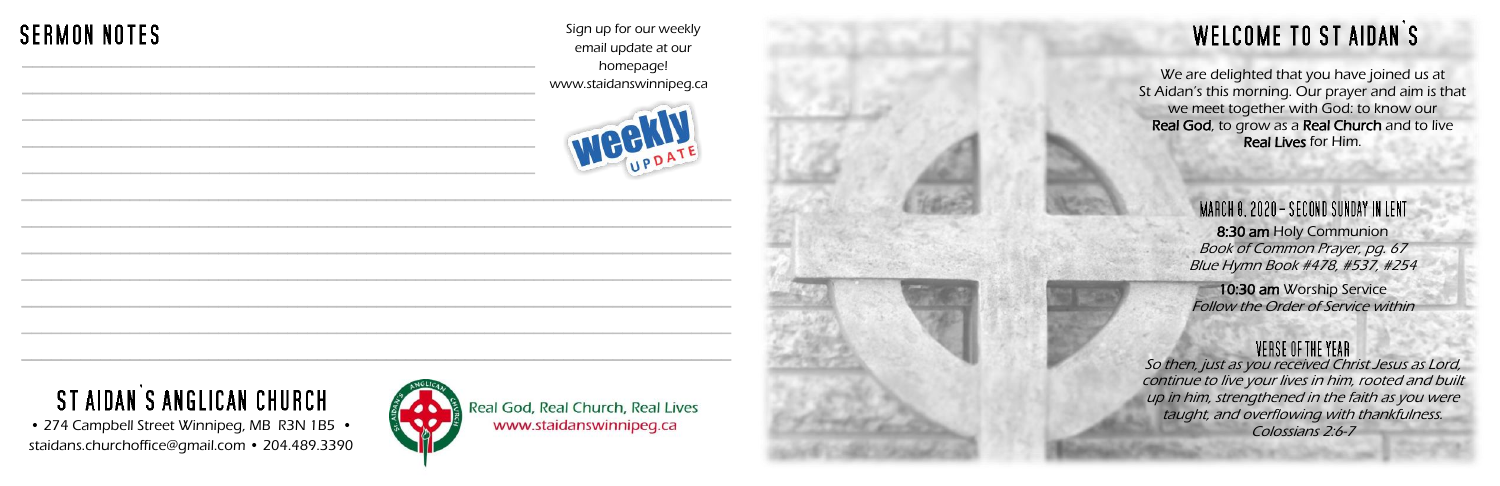### **WELCOME** VESTRY PERSON ON DUTY: MERLE WEST

If you need to use the elevator, or find the nursery, etc.

### VISITING ST AIDAN'S?

- Thanks for joining us today!
- Welcome Card (in the pew pocket) can be filled out and left with a greeter

### SUNDAY CLASSES

Contact Sue Kapilik (quila@mymts.net) for details.

### • Nursery for children under 3

• Three weekly classes during Sunday Service

1. Age 3 to Grade 3 (Godly Play curriculum) 2. Grade 4 to 6 (Gospel Project Curriculum - Year 2) 3. Grade 7 & 8

## **TODAY'S SERVICE**

SCRIPTURE OF THE DAY The Spirit of God has made me; the breath of the Almighty gives me life. (Job 33:4)

### COLLECT OF THE DAY

READ

The earth is the Lord's and everything in it. He calls the nation to seek after Him as He is Lord of heaven and earth. Together with our original peoples, Anishinabe and Cree, and our newcomers, we pray for reconciliation between God and ourselves, and among all our peoples through the ages. We thank the Lord for the gift of this land, Canada, and commit to pray for her welfare, under God.

# STAFF/VOLUNTEER EMAIL CONTACTS

|            | Dave Labdon, Incumbent:<br><u>staidans.pastor@gmail.com</u>                                        |
|------------|----------------------------------------------------------------------------------------------------|
| ነԲ         | Les Kovacs, Ministry Coordinator:<br>staidans.mco@gmail.com                                        |
|            | <b>Chris Barnes, Mission/Outreach Coordinator:</b><br><u>staidans.missioncoordinator@qmail.com</u> |
|            | Lory Persaud, Office Administrator:<br>staidans.churchoffice@gmail.com                             |
| $\epsilon$ | Merle West, Rector's Warden:<br><u>staidans.warden@qmail.com</u>                                   |
| all        | <b>Jan Jones, People's Warden:</b><br>staidans.peopleswarden@gmail.com                             |
|            | Debbie Hall, Resource/Volunteer Coordinator:<br>staidans.giftgirl@gmail.com                        |
| ΙS         | <b>Jeff Hall</b> , Parish Finance:<br><u>staidans.parishfinance@gmail.com</u>                      |
| C          | Margaret Friesen, Deacon:<br><u>friesenmargaret215@gmail.com</u>                                   |

HOMILY "The Spirit of Life" By Pastor Dave Labdon

# LOOKING FOR A SMALL GROUP?

We have many small groups established in the church of all shapes and sizes. Our desire is to help every member and visitor to our church find a hom within a small group.

If you are interested in getting connected, please call 204.489.3390 or email Chris Barnes at [staidans.missioncoordinator@gmail.com](mailto:staidans.missioncoordinator@gmail.com)

Almighty God, Whose Son was revealed in majesty before he suffered death upon the cross, give us faith to perceive his glory, that being strengthened by his grace we may be changed into his likeness, from glory to glory; who lives and reigns with you and the Holy Spirit, now and for ever.

| INGS | Genesis 2:4-7;   | (pq. 2)   |
|------|------------------|-----------|
|      | Psalm 104.27-35; | (pg. 429) |
|      | Romans 8:5-17;   | (pg. 800) |
|      | Acts 2:37-41     | (pg. 772) |

At St Aidan's, we believe that small groups:

-are indispensable to the life of the individual -are indispensable to the life of the local church -provide an environment where essential life and the heartbeat of the church is found -serve together/support one another in love -reach out to community -grow in knowledge/love of God -grow our gifting to serve him.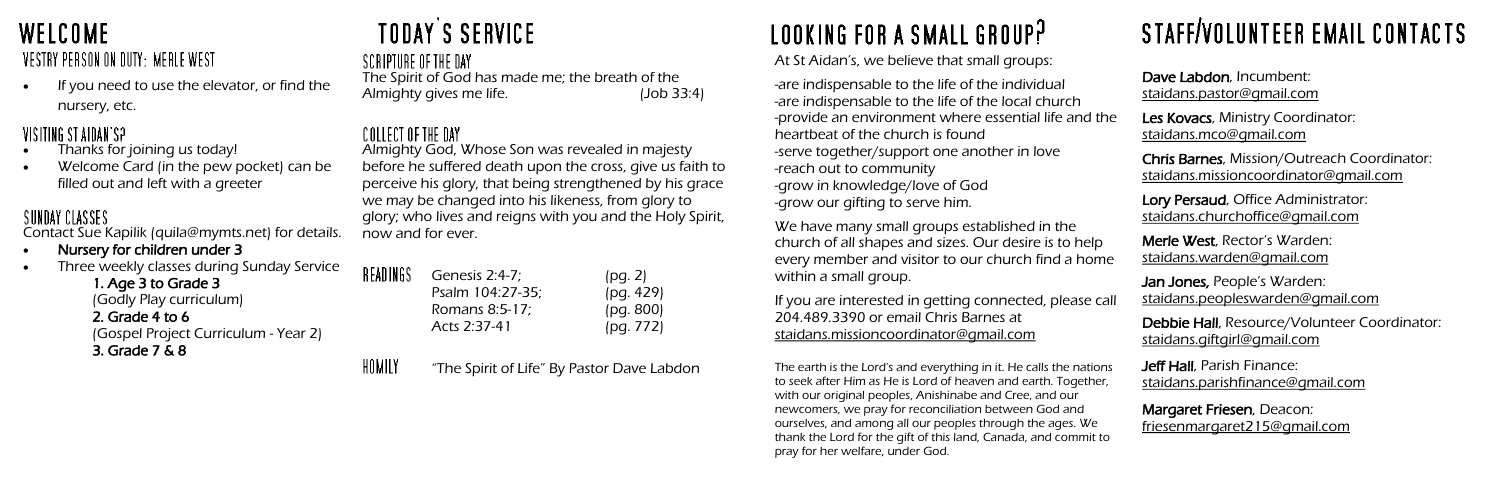#### NEED TO SPEAK TO SOMEONE? Pastor Dave Labdon 204.489.3390 /204.837.1277 Staff/Office

Les Kovacs, Chris Barnes or Lory Persaud 204.489.3390 Rector's Warden Merle West 204.293.5437 People's Warden Jan Jones 431.337.5621 (call or text) Pastoral Team Deacon Margaret Friesen 204.229.5198 Please speak to the appropriate person dependent on reason for contact or emergency. In the absence of the Pastor, please work downwards through the above list.

## $10:30$  AM ORDER OF SERVICE

#### VESTRY PERSON TBA

SPEAKING "The Spirit of Truth" By Les Kovacs

### READINGS

Wednesday, March 11 12:30 pm Leadership Prayer Mtg GOD CALLS Prelude Welcome & Notices Call to Worship Praise Song x2 Scripture Sentence Collect of the Day Children's Blessing GOD SPEAKS Worship Song Readings Sermon Apostles Creed

**Thursday, March 12** 7 pm Choir Rehearsal **NEXT SUNDAY** 

### MARCH 15-THIRD SUNDAY IN LENT

#### GOD GIVES

Prayers of the People Confession/Absolution The Peace **Offertory** Doxology

#### GOD SENDS

Sending Prayer Blessing Closing Song Dismissal Postlude



8:30 am Holy Communion 10:30 am Holy Communion

> Proverbs 6:16-19, 23; Psalm 119:18-24; 1Corinthians 2:6-16; John 14:15-21

# WEEK AT A GLANCE/SAVE THE DATE

Monday, March 9 7 pm Mission Hub Mtg

Tuesday, March 10 6:30 pm Alpha

> Pastor Dave and his wife Elaine moved with his family to St Aidan's in August 2013. Pastor Dave has been a Priest, ordained in the Church of England, for some ten years. This follows service as a Police officer for over

twenty-five years. Elaine is a midwife here in Winnipeg. Both desire the Lord Jesus Christ to be the reality, purpose and joy of peoples lives; what we have been created for. Please say hello to either of them if this is your first visit.

Those wanting to give a tithe or offering to St Aidan's are welcome to use the Debit Machine located at the North corner of the Narthex. If you wish to be receipted for your donation, please use the envelope provided to place the merchant copy receipt in the offering plate.



The parish now has a battery booster to safely boost a vehicle if your vehicle won't start at the church. See the Vestry Person or Valet Person on Duty for assistance.